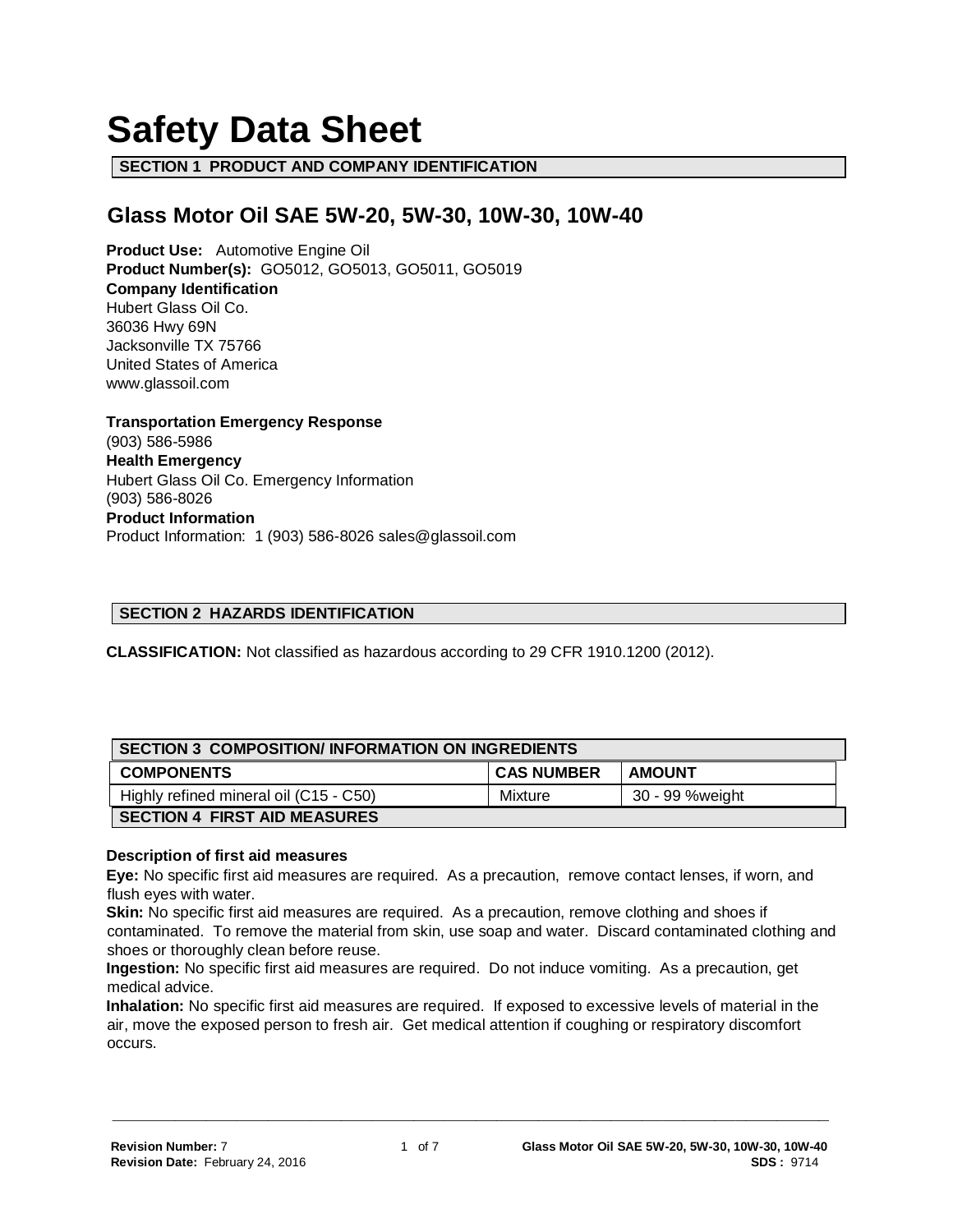# **Most important symptoms and effects, both acute and delayed IMMEDIATE SYMPTOMS AND HEALTH EFFECTS**

**Eye:** Not expected to cause prolonged or significant eye irritation.

**Skin:** Contact with the skin is not expected to cause prolonged or significant irritation. Contact with the skin is not expected to cause an allergic skin response. Not expected to be harmful to internal organs if absorbed through the skin.

#### **Ingestion:** Not expected to be harmful if swallowed.

**Inhalation:** Not expected to be harmful if inhaled. Contains a petroleum-based mineral oil. May cause respiratory irritation or other pulmonary effects following prolonged or repeated inhalation of oil mist at airborne levels above the recommended mineral oil mist exposure limit. Symptoms of respiratory irritation may include coughing and difficulty breathing.

# **DELAYED OR OTHER SYMPTOMS AND HEALTH EFFECTS:** Not classified.

#### **Indication of any immediate medical attention and special treatment needed**  Not applicable.

# **SECTION 5 FIRE FIGHTING MEASURES**

**EXTINGUISHING MEDIA:** Use water fog, foam, dry chemical or carbon dioxide (CO2) to extinguish flames.

#### **PROTECTION OF FIRE FIGHTERS:**

**Fire Fighting Instructions:** This material will burn although it is not easily ignited. See Section 7 for proper handling and storage. For fires involving this material, do not enter any enclosed or confined fire space without proper protective equipment, including self-contained breathing apparatus. **Combustion Products:** Highly dependent on combustion conditions. A complex mixture of airborne solids, liquids, and gases including carbon monoxide, carbon dioxide, and unidentified organic compounds will be evolved when this material undergoes combustion.

#### **SECTION 6 ACCIDENTAL RELEASE MEASURES**

**Protective Measures:** Eliminate all sources of ignition in vicinity of spilled material.

**Spill Management:** Stop the source of the release if you can do it without risk. Contain release to prevent further contamination of soil, surface water or groundwater. Clean up spill as soon as possible, observing precautions in Exposure Controls/Personal Protection. Use appropriate techniques such as applying non-combustible absorbent materials or pumping. Where feasible and appropriate, remove contaminated soil. Place contaminated materials in disposable containers and dispose of in a manner consistent with applicable regulations.

**Reporting:** Report spills to local authorities as appropriate or required.

#### **SECTION 7 HANDLING AND STORAGE**

**Precautionary Measures:** Do not get in eyes, on skin, or on clothing. Keep out of the reach of children. Wash thoroughly after handling.

**General Handling Information:** Avoid contaminating soil or releasing this material into sewage and drainage systems and bodies of water.

**Static Hazard:** Electrostatic charge may accumulate and create a hazardous condition when handling this material. To minimize this hazard, bonding and grounding may be necessary but may not, by themselves, be sufficient. Review all operations which have the potential of generating and accumulating an electrostatic charge and/or a flammable atmosphere (including tank and container filling, splash filling, tank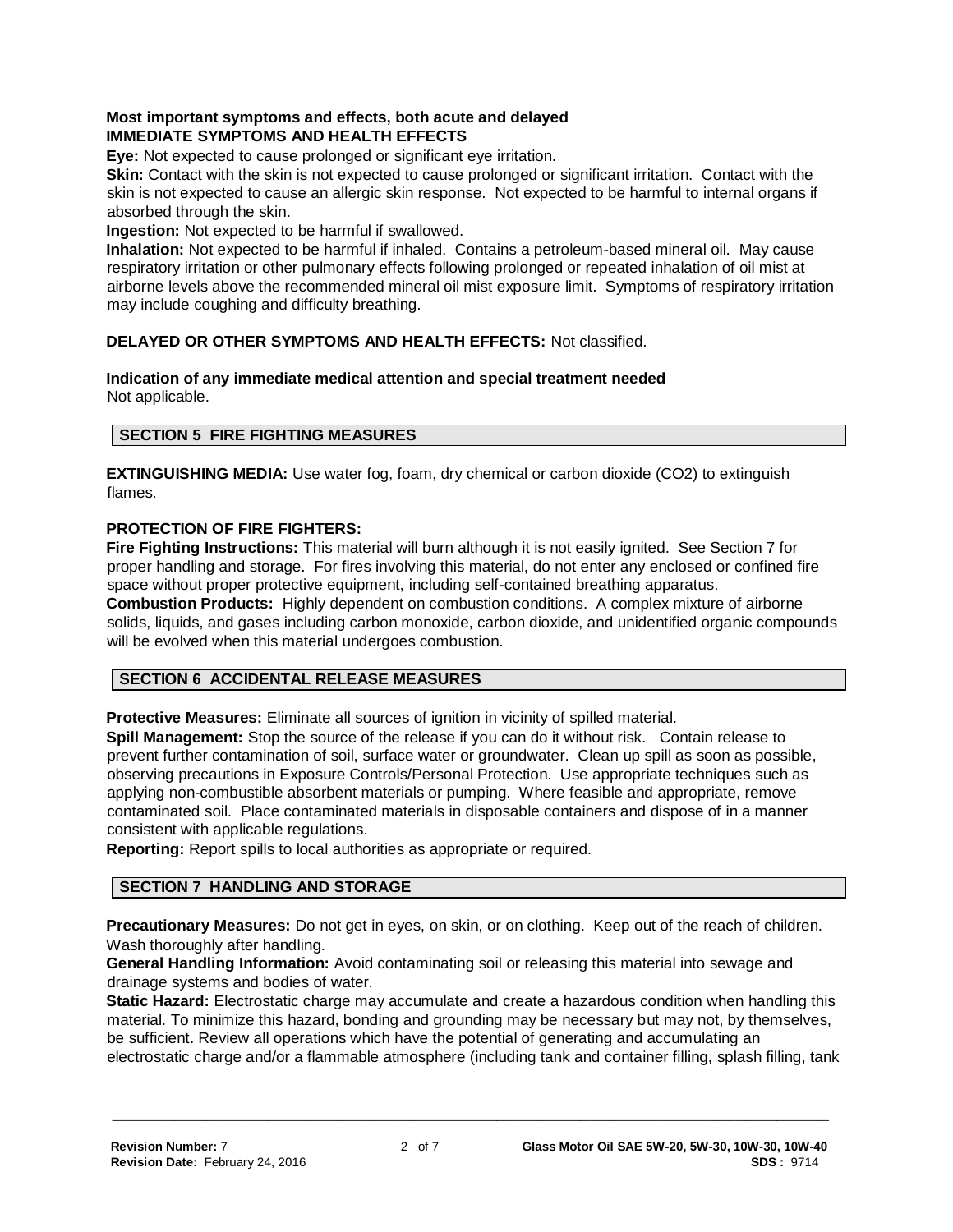cleaning, sampling, gauging, switch loading, filtering, mixing, agitation, and vacuum truck operations) and use appropriate mitigating procedures. For more information, refer to OSHA Standard 29 CFR 1910.106, 'Flammable and Combustible Liquids', National Fire Protection Association (NFPA 77, 'Recommended Practice on Static Electricity', and/or the American Petroleum Institute (API) Recommended Practice 2003, 'Protection Against Ignitions Arising Out of Static, Lightning, and Stray Currents'.

**Container Warnings:** Container is not designed to contain pressure. Do not use pressure to empty container or it may rupture with explosive force. Empty containers retain product residue (solid, liquid, and/or vapor) and can be dangerous. Do not pressurize, cut, weld, braze, solder, drill, grind, or expose such containers to heat, flame, sparks, static electricity, or other sources of ignition. They may explode and cause injury or death. Empty containers should be completely drained, properly closed, and promptly returned to a drum reconditioner or disposed of properly.

# **SECTION 8 EXPOSURE CONTROLS/PERSONAL PROTECTION**

#### **GENERAL CONSIDERATIONS:**

Consider the potential hazards of this material (see Section 3), applicable exposure limits, job activities, and other substances in the work place when designing engineering controls and selecting personal protective equipment. If engineering controls or work practices are not adequate to prevent exposure to harmful levels of this material, the personal protective equipment listed below is recommended. The user should read and understand all instructions and limitations supplied with the equipment since protection is usually provided for a limited time or under certain circumstances.

#### **ENGINEERING CONTROLS:**

Use in a well-ventilated area.

#### **PERSONAL PROTECTIVE EQUIPMENT**

**Eye/Face Protection:** No special eye protection is normally required. Where splashing is possible, wear safety glasses with side shields as a good safety practice.

**Skin Protection:** No special protective clothing is normally required. Where splashing is possible, select protective clothing depending on operations conducted, physical requirements and other substances in the workplace. Suggested materials for protective gloves include: 4H (PE/EVAL), Nitrile Rubber, Silver Shield, Viton.

**Respiratory Protection:** No respiratory protection is normally required.

If user operations generate an oil mist, determine if airborne concentrations are below the occupational exposure limit for mineral oil mist. If not, wear an approved respirator that provides adequate protection from the measured concentrations of this material. For air-purifying respirators use a particulate cartridge. Use a positive pressure air-supplying respirator in circumstances where air-purifying respirators may not provide adequate protection.

#### **Occupational Exposure Limits:**

| Component                            | Agency       | <b>TWA</b>         | <b>STEL</b>       | Ceiling | <b>Notation</b> |
|--------------------------------------|--------------|--------------------|-------------------|---------|-----------------|
| Highly refined mineral oil (C15 C50) | <b>ACGIH</b> | $5 \text{ mg/m}$ 3 | $10 \text{ mg/m}$ | --      | --              |
| Highly refined mineral oil (C15 C50) | OSHA Z-1     | $5 \text{ mg/m}$   | --                | --      | $- -$           |

**\_\_\_\_\_\_\_\_\_\_\_\_\_\_\_\_\_\_\_\_\_\_\_\_\_\_\_\_\_\_\_\_\_\_\_\_\_\_\_\_\_\_\_\_\_\_\_\_\_\_\_\_\_\_\_\_\_\_\_\_\_\_\_\_\_\_\_\_\_**

Consult local authorities for appropriate values.

# **SECTION 9 PHYSICAL AND CHEMICAL PROPERTIES**

#### **Attention: the data below are typical values and do not constitute a specification.**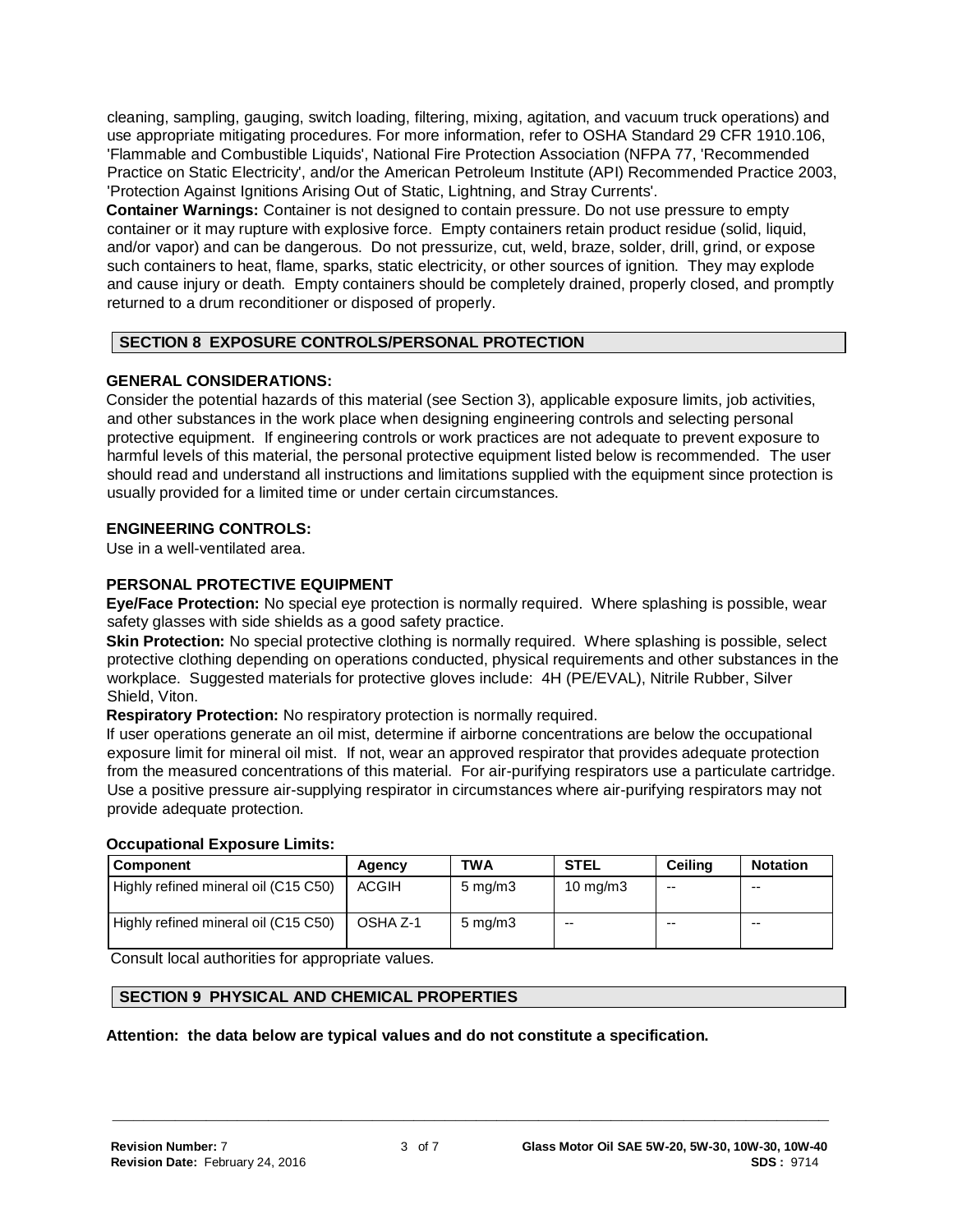**Color:** Amber **Physical State:** Liquid **Odor:** Petroleum odor **Odor Threshold:** No data available **pH:** Not Applicable **Vapor Pressure:** <0.01 mmHg @ 37.8 °C (100 °F) **Vapor Density (Air = 1):** >1 **Initial Boiling Point:** 315°C (599°F) **Solubility:** Soluble in hydrocarbons; insoluble in water **Freezing Point:** Not Applicable **Specific Gravity:** 1 @ 15.6°C (60.1°F) / 15.6°C (60.1°F) (Approximate) **Density:** 0.88 kg/l @ 15°C (59°F) (Typical) **Viscosity:** 8 mm2/s17.1 mm2/s @ 100°C (212°F) (Min) **Decomposition temperature:** No Data Available **Octanol/Water Partition Coefficient:** No data available

#### **FLAMMABLE PROPERTIES:**

**Flammability (solid, gas):** No Data Available **Flashpoint:** (Cleveland Open Cup) 200 °C (392 °F) Minimum **Autoignition:** No data available **Flammability (Explosive) Limits (% by volume in air):** Lower: Not Applicable Upper: Not Applicable

# **SECTION 10 STABILITY AND REACTIVITY**

**Reactivity:** This material is not expected to react.

**Chemical Stability:** This material is considered stable under normal ambient and anticipated storage and handling conditions of temperature and pressure.

**Incompatibility With Other Materials:** May react with strong acids or strong oxidizing agents, such as chlorates, nitrates, peroxides, etc.

**Hazardous Decomposition Products:** None known (None expected) **Hazardous Polymerization:** Hazardous polymerization will not occur.

#### **SECTION 11 TOXICOLOGICAL INFORMATION**

#### **Information on toxicological effects**

**Serious Eye Damage/Irritation:** The eye irritation hazard is based on evaluation of data for product components.

**Skin Corrosion/Irritation:** The skin irritation hazard is based on evaluation of data for product components.

**Skin Sensitization:** The skin sensitization hazard is based on evaluation of data for product components.

**Acute Dermal Toxicity:** The acute dermal toxicity hazard is based on evaluation of data for product components.

**Acute Oral Toxicity:** The acute oral toxicity hazard is based on evaluation of data for product components.

**Acute Inhalation Toxicity:** The acute inhalation toxicity hazard is based on evaluation of data for product components.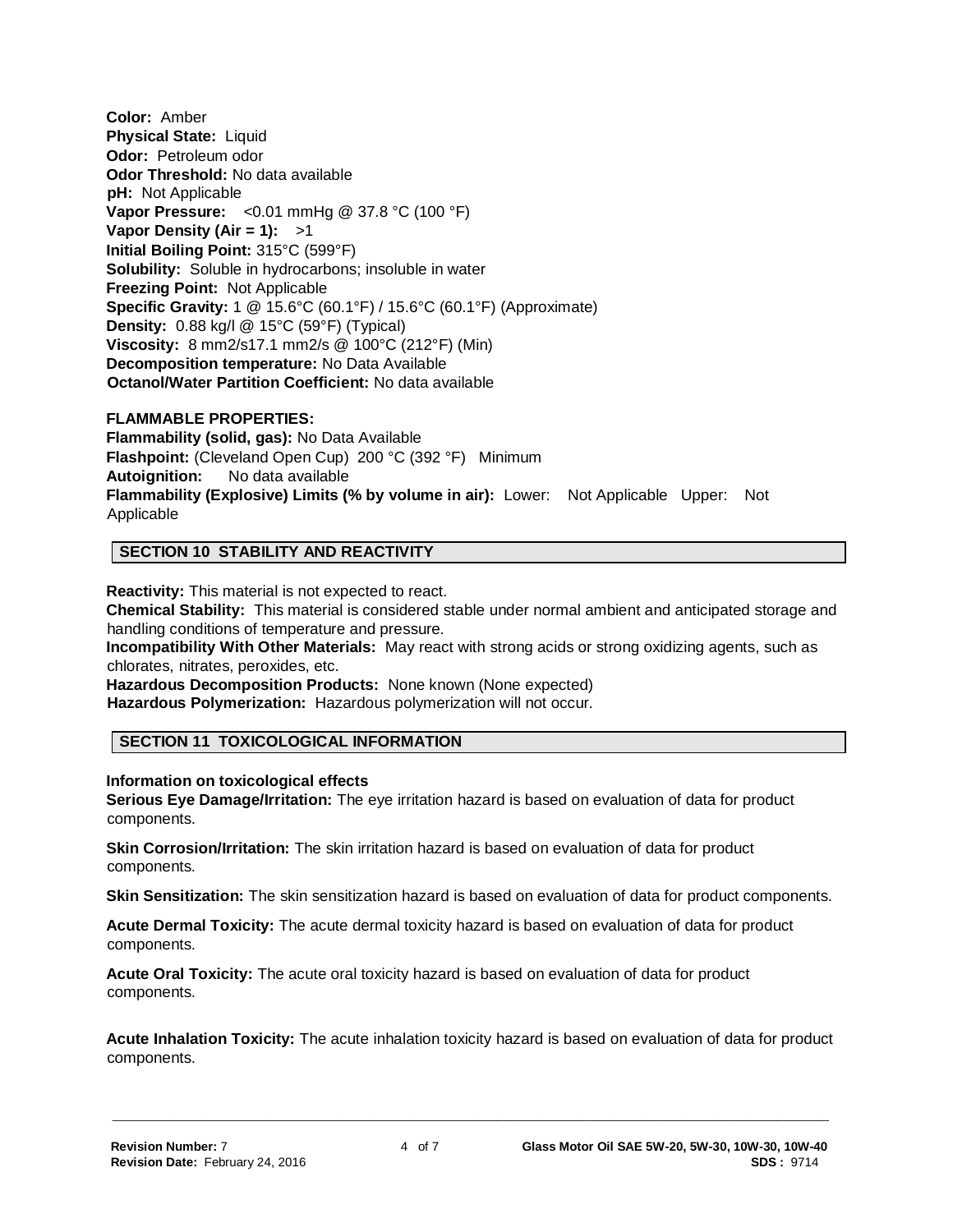#### **Acute Toxicity Estimate:** Not Determined

**Germ Cell Mutagenicity:** The hazard evaluation is based on data for components or a similar material. **Carcinogenicity:** The hazard evaluation is based on data for components or a similar material. **Reproductive Toxicity:** The hazard evaluation is based on data for components or a similar material.

**Specific Target Organ Toxicity - Single Exposure:** The hazard evaluation is based on data for components or a similar material.

**Specific Target Organ Toxicity - Repeated Exposure:** The hazard evaluation is based on data for components or a similar material.

#### **ADDITIONAL TOXICOLOGY INFORMATION:**

This product contains petroleum base oils which may be refined by various processes including severe solvent extraction, severe hydrocracking, or severe hydrotreating. None of the oils requires a cancer warning under the OSHA Hazard Communication Standard (29 CFR 1910.1200). These oils have not been listed in the National Toxicology Program (NTP) Annual Report nor have they been classified by the International Agency for Research on Cancer (IARC) as; carcinogenic to humans (Group 1), probably carcinogenic to humans (Group 2A), or possibly carcinogenic to humans (Group 2B). These oils have not been classified by the American Conference of Governmental Industrial Hygienists (ACGIH) as: confirmed human carcinogen (A1), suspected human carcinogen (A2), or confirmed animal carcinogen with unknown relevance to humans (A3).

During use in engines, contamination of oil with low levels of cancer-causing combustion products occurs. Used motor oils have been shown to cause skin cancer in mice following repeated application and continuous exposure. Brief or intermittent skin contact with used motor oil is not expected to have serious effects in humans if the oil is thoroughly removed by washing with soap and water.

#### **SECTION 12 ECOLOGICAL INFORMATION**

#### **ECOTOXICITY**

This material is not expected to be harmful to aquatic organisms. The ecotoxicity hazard is based on an evaluation of data for the components or a similar material. The product has not been tested. The statement has been derived from the properties of the individual components.

#### **MOBILITY** No

data available.

#### **PERSISTENCE AND DEGRADABILITY**

This material is not expected to be readily biodegradable. The biodegradability of this material is based on an evaluation of data for the components or a similar material.The product has not been tested. The statement has been derived from the properties of the individual components.

# **POTENTIAL TO BIOACCUMULATE**

Bioconcentration Factor: No data available. Octanol/Water Partition Coefficient: No data available

#### **SECTION 13 DISPOSAL CONSIDERATIONS**

Use material for its intended purpose or recycle if possible. Oil collection services are available for used oil recycling or disposal. Place contaminated materials in containers and dispose of in a manner consistent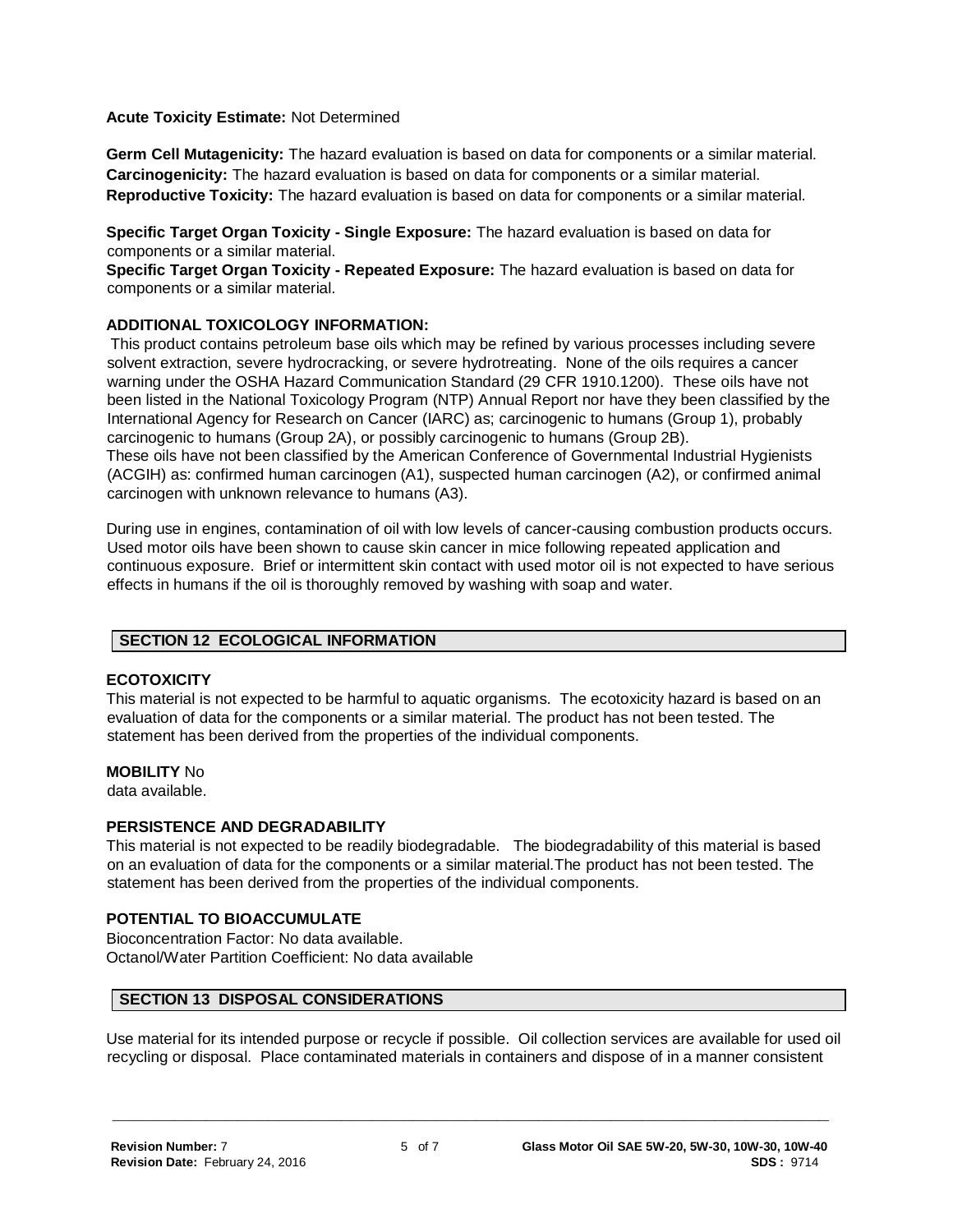with applicable regulations. Contact your sales representative or local environmental or health authorities for approved disposal or recycling methods.

#### **SECTION 14 TRANSPORT INFORMATION**

The description shown may not apply to all shipping situations. Consult 49CFR, or appropriate Dangerous Goods Regulations, for additional description requirements (e.g., technical name) and mode-specific or quantity-specific shipping requirements.

**DOT Shipping Description:** PETROLEUM LUBRICATING OIL, NOT REGULATED AS A HAZARDOUS MATERIAL FOR TRANSPORTATION UNDER 49 CFR

**IMO/IMDG Shipping Description:** PETROLEUM LUBRICATING OIL; NOT REGULATED AS DANGEROUS GOODS FOR TRANSPORT UNDER THE IMDG CODE

**ICAO/IATA Shipping Description:** PETROLEUM LUBRICATING OIL; NOT REGULATED AS DANGEROUS GOODS FOR TRANSPORT UNDER ICAO TI OR IATA DGR

**Transport in bulk according to Annex II of MARPOL 73/78 and the IBC code:** Not applicable

| <b>SECTION 15 REGULATORY INFORMATION</b>                               |                                          |           |  |  |
|------------------------------------------------------------------------|------------------------------------------|-----------|--|--|
| <b>EPCRA 311/312 CATEGORIES:</b>                                       | Immediate (Acute) Health Effects:<br>1.  | NO.       |  |  |
|                                                                        | Delayed (Chronic) Health Effects:<br>2.  | <b>NO</b> |  |  |
|                                                                        | Fire Hazard:<br>3.                       | <b>NO</b> |  |  |
|                                                                        | Sudden Release of Pressure Hazard:<br>4. | <b>NO</b> |  |  |
|                                                                        | <b>Reactivity Hazard:</b><br>5.          | <b>NO</b> |  |  |
| <b>REGULATORY LISTS SEARCHED:</b><br>03=EPCRA 313<br>01-1=IARC Group 1 |                                          |           |  |  |
| 01-2A=IARC Group 2A                                                    | 04=CA Proposition 65                     |           |  |  |
| 01-2B=IARC Group 2B                                                    | $05 = MA$ RTK                            |           |  |  |
| 02=NTP Carcinogen                                                      | 06=NJ RTK                                |           |  |  |
|                                                                        | $07 = PA$ RTK                            |           |  |  |

No components of this material were found on the regulatory lists above.

#### **CHEMICAL INVENTORIES:**

All components comply with the following chemical inventory requirements: AICS (Australia), DSL (Canada), ENCS (Japan), KECI (Korea), PICCS (Philippines), TSCA (United States). One or more components is listed on ELINCS (European Union). Secondary notification by the importer may be required. All other components are listed or exempted from listing on EINECS.

**\_\_\_\_\_\_\_\_\_\_\_\_\_\_\_\_\_\_\_\_\_\_\_\_\_\_\_\_\_\_\_\_\_\_\_\_\_\_\_\_\_\_\_\_\_\_\_\_\_\_\_\_\_\_\_\_\_\_\_\_\_\_\_\_\_\_\_\_\_**

#### **NEW JERSEY RTK CLASSIFICATION:**